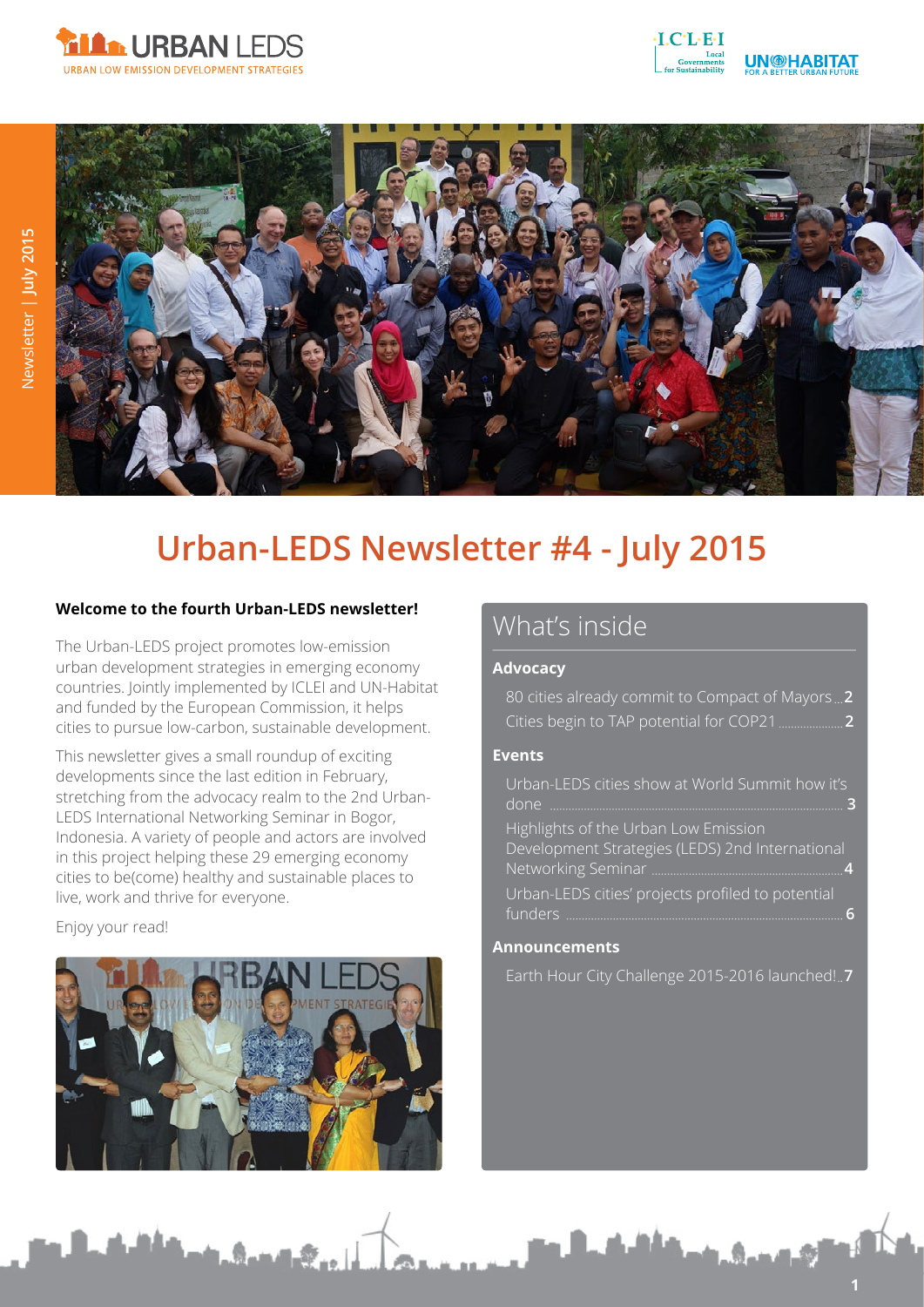



# **80 cities already commit to Compact of Mayors**

**Cities addressing climate change are committing to the [Compact of Mayors](http://www.compactofmayors.org/) pledging to reduce their greenhouse gas emissions, tracking their progress and preparing for the impacts of climate. An impressive fourteen of these eighty cities, that pledged to deliver on this commitment within the next three years, are Urban-LEDS project cities: Bogor & Balikpapan (Indonesia); KwaDukuza & Nelson Mandela Bay (South Africa); Fortaleza, Recife, Belo Horizonte, Rio de Janeiro & Curitiba (Brazil); Rajkot, Gwalior, Shimla, (India) and Almada (Portugal) and Copenhagen (Denmark) from Europe.**

In New York in September 2014, leading city networks ICLEI-Local Governments for Sustainability, UCLG and C40 launched the Compact of Mayors – a global coalition of mayors and city officials committing to reduce local greenhouse gas emissions, enhance resilience to climate change and track their progress publicly. The Compact is an agreement by city networks – and then by their members – to fight climate change in a manner that is consistent with and complimentary to national efforts. It is actively supported by the UN Secretary General's Special Envoy for Cities and Climate Change, Michael R. Bloomberg, and UN-Habitat.

As of the last week of June 2015, the Compact proudly presents 80 cities and their mayors as leaders that have committed to report and share their achievements. The Compact of Mayors defines clear compliance requirements using a reporting framework



that will help harmonize collection of data on climate commitments, GHG inventories, climate hazards and climate actions. The carbon*n*[® Climate Registry](http://carbonn.org/climateregistry/)  [\(cCR\)](http://carbonn.org/climateregistry/) is one of two official reporting platforms for this initiative, the other being the CDP. The cCR is also the designated central repository where data aggregation

**A. Sand S.** 

will take place to support key messaging to national governments and international agencies. Cities that commit to the Compact of Mayors are developing climate action plans (mitigation and adaptation), setting clear climate commitments and targets, and reporting on climate hazards and vulnerabilities.

Of the 80 committed cities, 54 are already reporting



on the cCR. This represents a 68 percent share of the total, accounting for 120,388,410 inhabitants. Auckland (New Zealand), Bandung (Indonesia) and Lagos (Nigeria) are the most recent additions to the group of committed cities reporting through its central repository, the cCR. The number is steadily increasing, and is expected to expand faster since the launch of the Compact´s profile on social networks such as [Facebook](https://www.facebook.com/compactofmayors?fref=ts) and [Twitter.](https://twitter.com/CompactofMayors)

The Compact of Mayors was presented at the UNFCCC Climate Talks and the Resilient Cities 2015 Congress in Bonn in June this year, drawing widespread interest form small and large cities alike. ICLEI has reached out to its members encouraging them to be a part of this leadership initiative for local governments at the global level.

# **Cities begin to TAP potential for COP21**

**In May 2015, ICLEI and partners launched the [Transformative Actions Program \(TAP\),](http://tap-potential.org/) inviting local governments from around the world to submit their ambitious, cross-cutting and inclusive climate plans and projects in a major drive to highlight local action and improve access to funding.**

Municipalities, cities and regions from all continents have expressed their interest in and support for the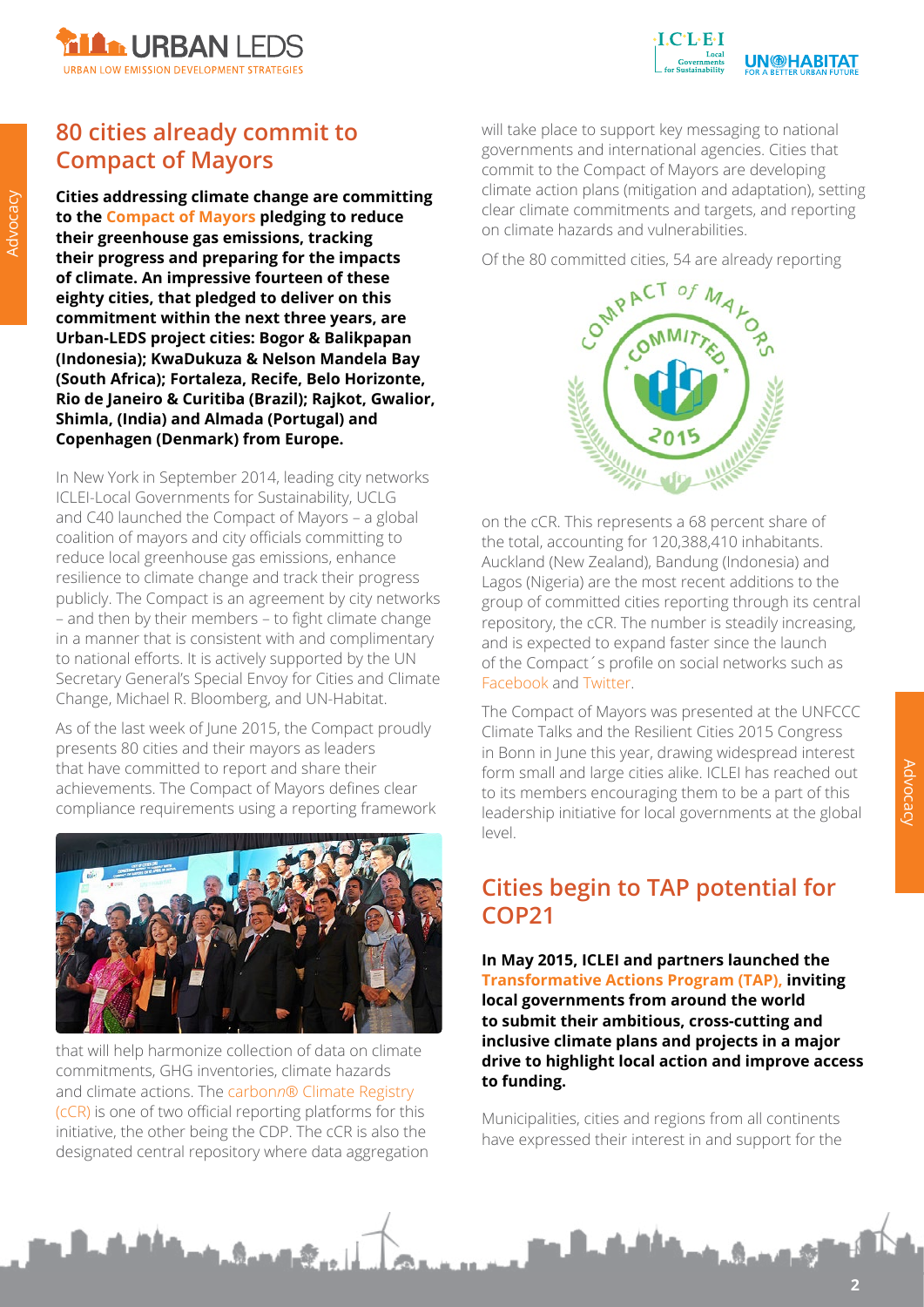



program. ICLEI is currently in discussions with local governments from countries including Sweden, France, Spain, China and Korea. The wide range of partners on the TAP project have engaged in outreach campaigns, joining together in a concerted effort to mobilize and spotlight transformative action in the build-up to the [Paris Climate Conference \(COP21\)](http://cop21.gouv.fr/) in December this year.



In the last month, the TAP has received a positive response from cities and policy-makers alike at major stakeholder events such as the the 5th GIB Sustainable Infrastructure Summit (a networking event for cities and investors) and the Resilient Cities 2015 Congress. Most recently, the TAP was presented at the latest Bonn Climate Talks at the UNFCCC to support a more global recognition of local governments in the area of climate change mitigation and adaptation.

Global negotiations are progressing, and will culminate in an agreement at the COP21. The shape of this agreement is already clear: it will offer a framework for national governments to reduce greenhouse gas emissions. Local and regional governments must support this negotiation process but must also continue to act, regardless of the outcome.

The TAP will help local and regional governments to show national governments what they can do. Recognition of local action at a national level is increasing, but more is required. By highlighting transformative local actions in [the TAP Pavilion](http://tap-potential.org/tap2015-pavillion/), ICLEI and partners will drive national governments at COP21 to tackle climate change at all levels, supporting and empowering local and regional governments to make major contributions.

The TAP application process continues. The deadline for the next round of applications is 15 July. Late applications will be accepted until 15 August.

To apply and to learn more about the TAP, please [visit the TAP website](http://tap-potential.org/).

A. Sand S

If you are interested in TAP and would like to learn more about the program, you can also sign up to one of our webinars: [20 July](https://attendee.gotowebinar.com/register/4239463216411049986) - [21 July](https://attendee.gotowebinar.com/register/890887359879737602)

### **Urban-LEDS cities show at World Summit how it's done**

On 2 July 2015, the World Summit Climate & Territories, held in Lyon, France, closed after two days of thematic workshops and plenary assemblies on a strong message: cities, regions, and their citizens are collectively engaged in making low-carbon resilient communities around the world.

Addressing over 800 Summit participants, representatives of Urban-LEDS cities Shimla (India), Fortaleza (Brazil), KwaDukuza (S. Africa) and Copenhagen (Denmark) shared their low carbon actions and commitments.

The Summit, organized by the Region Rhône-Alpes under the patronage of French President Francois Hollande was attended by over 800 representatives of non-party stakeholders from all major groups. Together they have cemented their message for COP21 in Paris at the end of the year: cities and regions around the world are ready and on track to meet the challenges of climate change and commit our societies to a lowcarbon resilient path that will keep global temperatures under a 2°C increase.

The Summit has also shown that cities, local governments, business and civil society are now asking nation states to take responsibility and to act appropriately. "It's time for national governments to step up, listen to their citizens, and give them what they want", said David Cadman, Special Representative of the ICLEI Presidency in the closing plenary on nonparty stakeholders' commitments.



*Vice Mayor Tikender Singh Panwar presented the Compact of Mayors to which Shimla has already committed*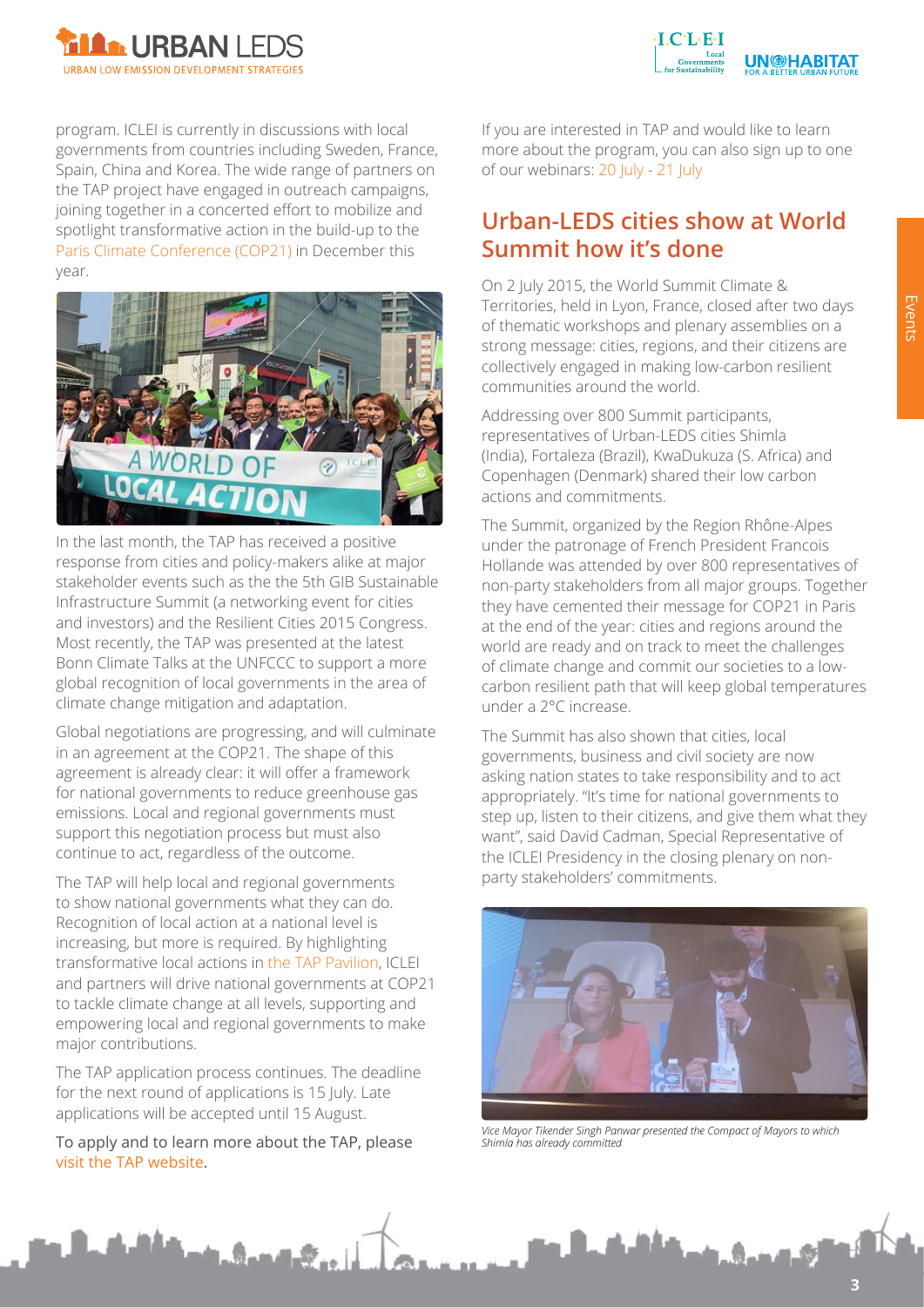



Highlights of the plenary on non-party stakeholders' commitments included presentations from ICLEI Secretary General Gino Van Begin, together with President Mohamed Ibrahim of the Timbuktu Region, on the outcomes of the Adaptation Workshop, co-organized by ICLEI, Green Cross, and the International Chamber of Commerce. Member cities of ICLEI also made significant contributions:

- **• Vice Mayor Tikender Singh Panwar of Shimla, India** presented the [Compact of Mayors](http://Compact of Mayors). Shimla has committed to the Compact, along with Vancouver, Bristol, and Copenhagen. Through the Compact, ICLEI is working with partners UCLG and C40 to help cities reduce local greenhouse gas emissions, enhance resilience to climate change and track and report.
- **• Mayor George Ferguson of Bristol, UK** the European Green Capital 2015 – presented the latest data from the carbonn Climate Registry, which currently supports 12 global initiatives and commitments from over 500 cities, who together have committed to approximately 1 billion tons of CO2 emission reductions. Mayor Ferguson invited cities to bridge the gap between ambition and action by using the cCR for data-supported advocacy.
- **• Mayor Morten Kabell of Copenhagen, Denmark** announced the commitment of the city to become the world's first carbon neutral capital of the world.
- **• Vice Mayor Raymond Louie of Vancouver, Canada** presented the ambition of the City of Vancouver to become carbon neutral.progress publicly.

# **Highlights of the Urban Low Emission Development Strategies (LEDS) 2nd International Networking Seminar**

**From 05- 07 May 2015, Urban-LEDS project cities from Indonesia, Brazil, India, South Africa and Europe, gathered in the host Bogor City, Indonesia for the 2nd Urban-LEDS International Networking Seminar (INS). High-ranking national and subnational government officials and technical experts spanning seven countries, along with ICLEI and UN-Habitat staff, engaged in South-South-North learning and exchange to accelerate the transition of low emission development at the local level.**

Langer

The 2nd Urban-LEDS International Networking Seminar (INS) welcomed over 60 participants – including senior local government representatives of 37 Urban-LEDS project cities in Brazil, India, Indonesia, South Africa, and Europe – to meet, learn and exchange with each other among ICLEI and UN-Habitat staff. Of these cities, 14 Urban-LEDS Cities constitute more than 20% of cities that expressed their intent to comply with the [Compact of Mayors](http://www.compactofmayors.org/) as leaders in support of transparent approaches to reducing city-level emissions.



Following the 1st International Networking Seminar held in Nelson Mandela Bay, South Africa in 2013, and the Urban-LEDs European Study Tour in the host cities of Almada, Portugal, Copenhagen, Denmark and Hannover, Germany in 2014, the 2nd Urban-LEDS INS event marked the third unique opportunity in the Urban-LEDS cities' journeys to reconvene and share achievements, map priorities and identify solutions, tools and strategies to scale up low emissions development.

Key issues explored throughout the three-day event ranged from effective strategic planning and stakeholder engagement; embedding measurable, reportable and verifiable (MRV) climate action processes into Low Emission Development (LED) and showing leadership through the Compact of Mayors; access to finance through programs such as the [Transformative Actions](http://tap-potential.org/)  [Program \(TAP\);](http://tap-potential.org/) and how Urban-LEDS cities may contribute to raising the global climate ambition in the run up to the COP 21/CMP11 in Paris, France and

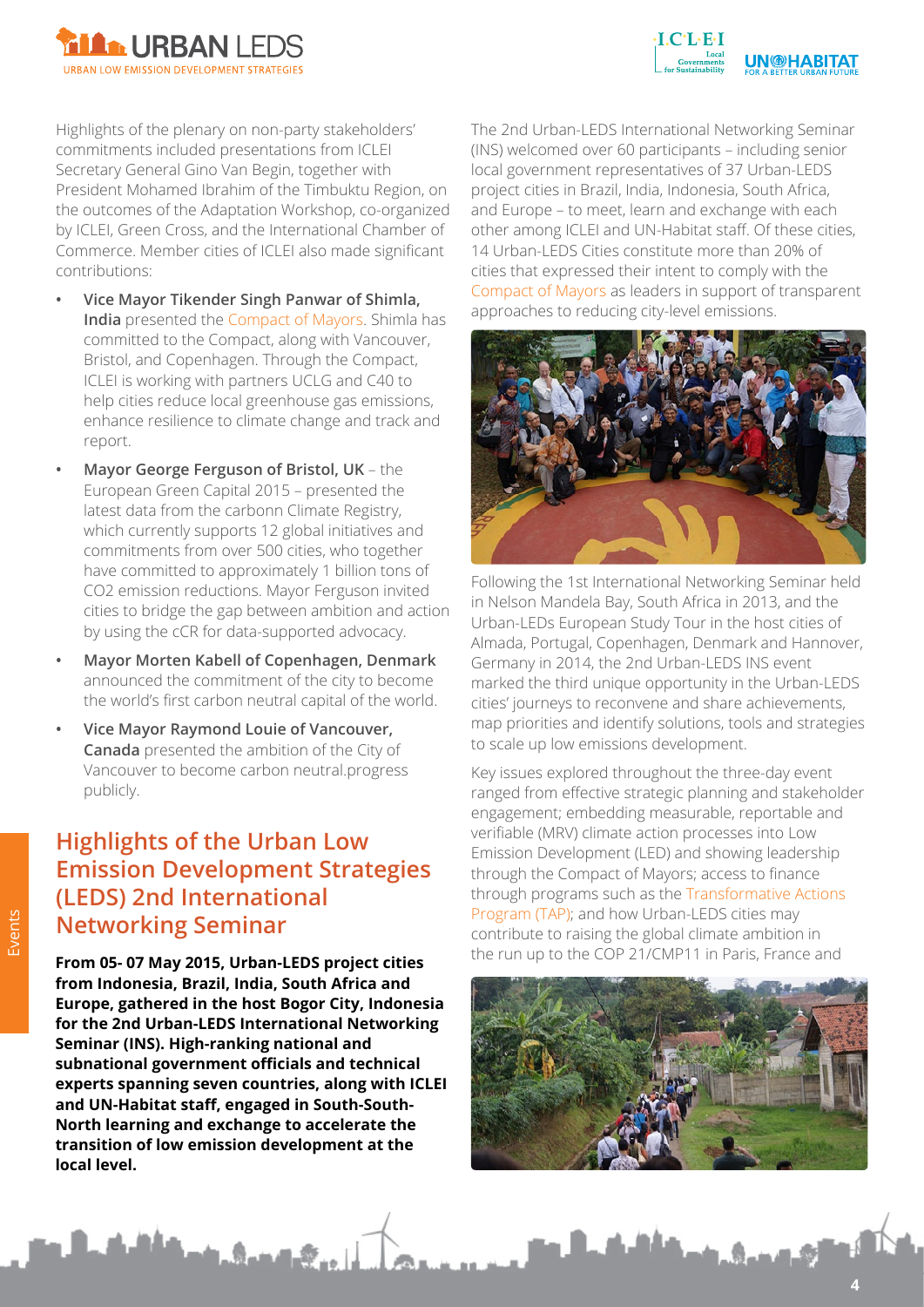



beyond. Adding to the highlights, the Mayor of Bogor City, Bima Arya, announced preparations to convene a national event to mobilize cities for the Compact of Mayors, and participation in the UNFCCC Bonn Climate Change Conference, June 2015 in Bonn, Germany.

Mayor Bima declared, "The City of Bogor is committed to reducing GHG emissions", and shared his commitment to transform the city into a hub of low emission public transportation options, including a Bus Rapid Transit System, and new bicycle and pedestrian paths.

The Urban-LEDS Delegation also held a high level dialogue with Rachmat Witoelar, Presidential Special Envoy for Climate Change, (Former) Executive Chair of the National Council on Climate Change (DNPI), for the Republic of Indonesia. The core discussions focused on the engagement of local governments to ensure a sustainable Indonesian urban development strategy towards 2019 and 2045, and active engagement in the Indonesian Intended Nationally Determined Contributions (INDC) process, and strengthening advocacy towards Paris.

Additional INS highlights included the presence



of Vice-Mayor of Bogor, Usmar Hariman, Zaenal Arifin, Deputy Director of Urban Affairs, Ministry of National Development Planning/BAPPENAS, Republic of Indonesia, and Farhan Helmy, Chairman, Project Advisory Group, of Urban-LEDS Indonesia, who spoke on the importance of vertically integrating local-level LEDS into national level.

Speakers such as Robert Kehew, Leader, Climate Change Planning Unit, Urban Planning and Design Branch, UN-Habitat, and Emani Kumar, ICLEI World Secretariat Deputy Secretary General and Regional Director of the ICLEI South Asia Secretariat, provided valuable input and insights into the manifold benefits and processes to successfully mainstream low emission development into statutory plans and paths to access

A. Sandale

finance by the Urban-LEDS cities at the local, regional, national and international level.

All eight model cities presented their annual achievements, from Bogor, Indonesia's approach to identifying low emission development priorities in transport, to KwaDukuza, South Africa, with its strategy to embed LED into economic development. The Mayor of Rajkot, Rakshaben Raghubhai Boliya, who recently announced a commitment join the UNEP-led [District](http://www.unep.org/energy/districtenergyincities)  [Energy in Cities Initiative](http://www.unep.org/energy/districtenergyincities), a Sustainable Energy for All District Energy Accelerator, spoke to the value of cityto-city learning, which has supported Rajkot, India's activities to develop and mainstream Urban-LEDS in the planning process.

Urban-LEDS leadership continued with Satellite Cities' ambitious LED activities ranging from UMhlathuze, South Africa's approach to stimulating local renewable energy projects with the private sector, in Brazil Sorocaba's development of a city LED Action Plan and Climate Policy and in Indonesia, Bontang's steps towards low carbon MRV solutions.

Throughout the INS participants explored Urban-



LEDS resources and tools to support their LEDS such as the [GreenClimateCities \(GCC\)](http://www.iclei.org/our-activities/our-agendas/low-carbon-city/gcc.html) methodology, the [Solutions Gateway](http://www.solutions-gateway.org/), the [Pool of Experts a](http://www.solutions-gateway.org/show?page=experts)nd th[e carbonn Climate Registry](http://carbonn.org/) in interactive ways. Discussions surrounding guidance and tools were enhanced by interactive peer exchange, where participants deepened their knowledge of partner cities' inspiring success LED stories, through activities such as the "Market Place" and "World Cafe", and LED site visits support one another's capacity development to tackle implementation challenges and low-emission development needs.

As Carlos Maricio da Fonseca Guerra, the Executive Secretary, Secretariat of Environment and Sustainability of Recife stated, "Implementing Urban-LEDS allows us

i. Gun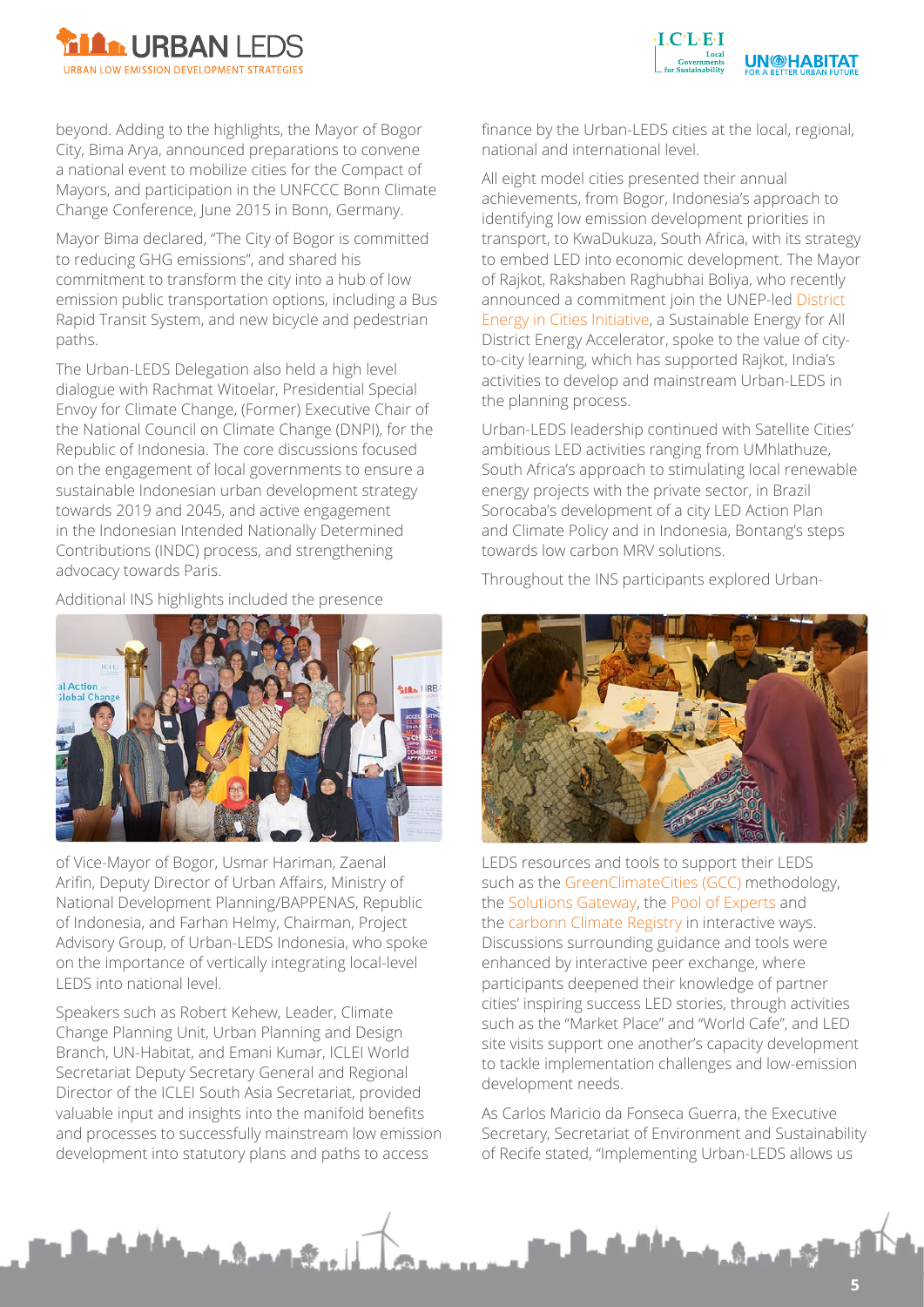



to produce robust results which positively impact our local communities- and to highlight these successesno matter how large or how small".

The Urban-LEDS project, jointly implemented by ICLEI and UN-Habitat and funded by the European Commission, began in 2012, when 37 Cities were selected, including Bogor, Balikpapan, Bogor Regency, Tangerang Seletan, Bontang and Tarkan (Indonesia); Steve Tshwete, KwaDukuza, uMhlathuze, Nelson Mandela Bay, Sol Plaatje Municipality, Saldanha Bay Municipality, Mogale City Local Municipality (South Africa); Fortaleza, Recife, Betim, Belo Horizonte, Porto Alegre, Rio de Janeiro, Sorocaba, Recife (Brazil); Rajkot, Thane, Panaji, Gwalior, Pimpri-Chinchwad, Shimla, Nagpur, Coimbatore (India) and Almada (Portugal), Helsinki (Finland), Bologna (Italy), Zagreb (Croatia), Hannover (Germany), Copenhagen (Denmark), Gaziantep (Turkey) and Warsaw (Poland) from Europe.

# **Urban-LEDS cities' projects profiled to potential funders**

**Nine projects, promoted by 6 Urban-LEDS cities, were chosen to be presented to potential funders at the Global Infrastructure Basel (GIB) Summit 2015, in Basel, 27-28 May. These projects were selected from a group of 150 project proposals submitted. Concurrently, the Transformative Actions Program was presented in a mobilization of efforts towards the global climate negotiations later this year.**

The [Global Infrastructure Basel Summit](http://www.gib-foundation.org/5th-gib-summit/) is a forum for sustainable and resilient urban infrastructure projects to connect with potential funders. Projects from six Urban-LEDS cities were presented to potential funders by posters (from Bontang (Indonesia); Nelson Mandela Bay and uMhlathuze (S. Africa)) or by participating representatives from the other three cities:

Bogor (Indonesia), Fortaleza (Brazil) and Panaji (India).



 $A_1, A_2, A_3$ 

The Mayor of Bogor, Mr. Bima Arya, for example presented a Bus Rapid Transport (BRT) system project, which builds on the experience of the city with previous BRT corridors. Mr. Sanjit Rodrigues, Commissioner of the Municipal Corporation of Panaji, presented two projects: an integrated solid waste management system – relying on recycling and composting and 100% coverage of door-to-door separate waste collection, which will enable the city to become landfill free – and a project to implement an energy-efficient street lighting system, which will include LED lighting and an energy management system. Mr. Alexandrino Diógenes, International and Federative Affairs Department of the Fortaleza City Hall, presented three projects: a coastal tram system, recycling attitudes – a program for the exchange of waste for public transport tickets in schools – and a coast 100% fit for bathing.

Ms. Stephany Uy-Tan, the Mayor of the City of Catbalogan, Philippines – an ICLEI member city – presented a project dealing with urban planning and adaptation: the Sky City Mega project.

In a plenary session on climate mitigation, adaptation and sustainable infrastructure, Mr. Rodrigues illustrated the challenges faced by small cities, such as Panaji (100,000 inhabitants, and 250,000 visitors due to tourism): access to finance as there is a lack of scale that could make projects attractive to private finance. "People do not believe that we have achieved 100% coverage of door-to-door waste collection. I invite potential funders to come and visit us, and see for yourself". Mr. Rodrigues' inspiring presentation also referred to the challenges in developing the necessary feasibility studies to support project financing and implementation.

In the session "Closing the Financing Gap in Urban Resilient Infrastructure", Mr. Yunus Arikan, ICLEI's Head of Global Policy and Advocacy, presented the Transformative Actions Program (TAP). This is a partnership initiative with organizations such as GIB, developed with a view towards and beyond the UNFCCC COP21 in Paris later this year. It builds on, and recognizes, the GIB's experience developed over the past 5 years, on the financing of sustainable and resilient urban infrastructure. One of the four program pillars is the TAP Project Pipeline which supports 100 selected frontrunner cities and regions by presenting them to potential funders at the annual UNFCCC Conference of Parties every year. Responding to the question on how to close the finance gap, Mr. Arikan replied "This is not a question of technology, it is not a